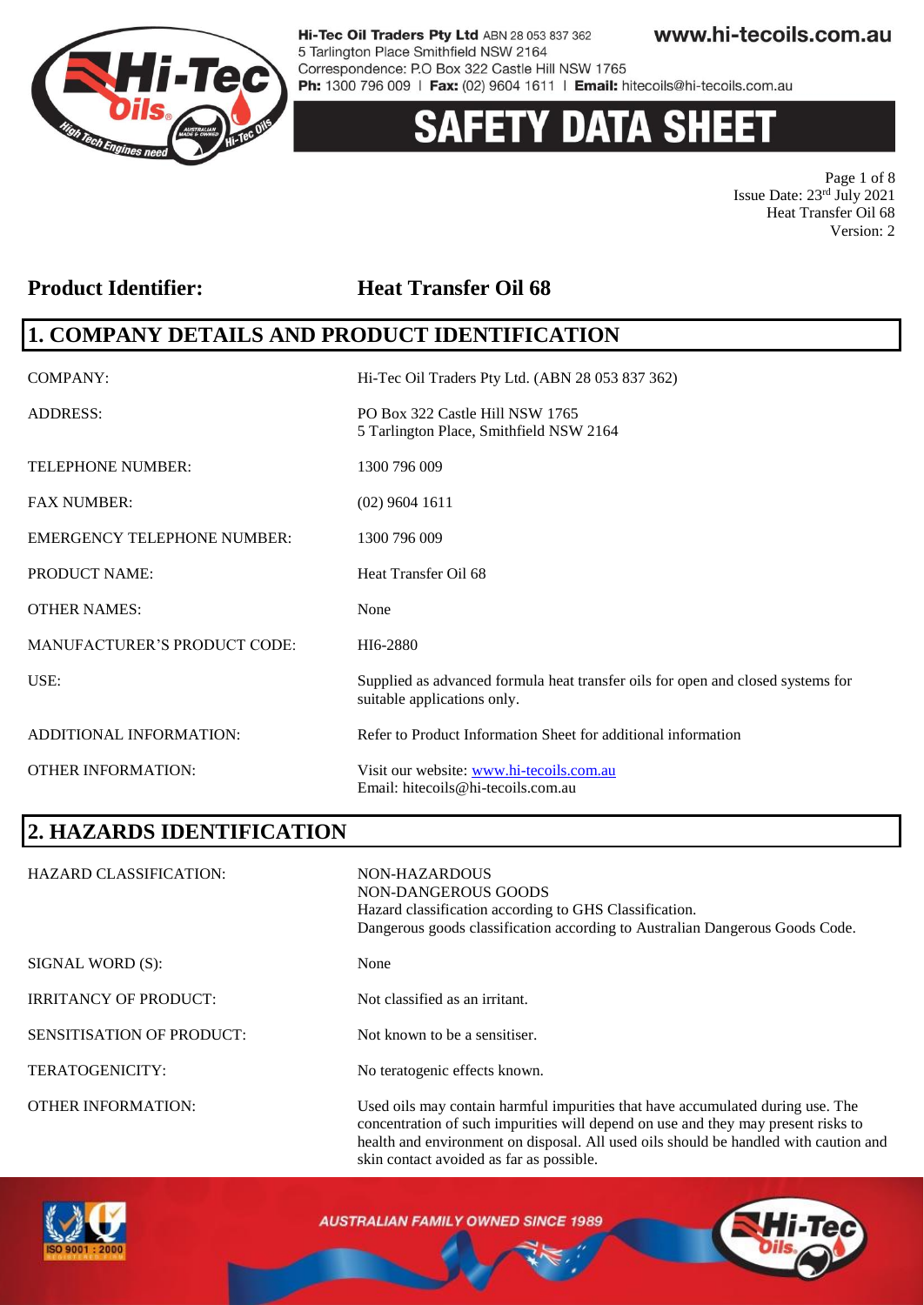

# 'Y DATA SHEE'

Page 2 of 8 Issue Date: 23rd July 2021 Heat Transfer Oil 68 Version: 2

# **3. IDENTIFICATION / COMPOSITION OF INGREDIENTS**

CHEMICAL CHARACTERISTICS**:** Liquid

INGREDIENTS:-

CHEMICAL ENTITY: CAS No. PROPORTION Ingredients determined not to be hazardous Mixture

OTHER INFORMATION: The petroleum oils in this product contain less than 3% DMSO extract as measured by IP 346 test method.

# **4. FIRST AID MEASURES**

#### **HEALTH EFFECTS**

| <b>SWALLOWED:</b>            | If a large quantity is ingested seek immediate medical attention. Give water to drink.<br>DO NOT induce vomiting. If vomiting occurs get immediate medical attention due to<br>aspiration into lungs risk.                                                                                                                                                                                                                                                                                                                          |
|------------------------------|-------------------------------------------------------------------------------------------------------------------------------------------------------------------------------------------------------------------------------------------------------------------------------------------------------------------------------------------------------------------------------------------------------------------------------------------------------------------------------------------------------------------------------------|
| EYE:                         | Immediately irrigate with copious amounts of water for at least 15 minutes. Eyelids to<br>be held open. In all cases of eye contamination it is a sensible precaution to seek<br>medical advice.                                                                                                                                                                                                                                                                                                                                    |
| SKIN:                        | Remove contaminated clothing and wash skin thoroughly with plenty of soap and<br>water. High pressure injection through the skin requires URGENT medical attention<br>for possible incision, irrigation and/or debridement. Contact with molten material will<br>require treatment by a physician for burns (Do not remove material).                                                                                                                                                                                               |
| <b>INHALED:</b>              | Remove victim from exposure to fresh air $-$ avoid becoming a casualty. Allow patient<br>to assume most comfortable position and keep warm. Keep at rest until fully<br>recovered. Seek medical advice if effects persist. If breathing laboured and patient<br>cyanotic (blue), ensure airways are clear and have qualified person give oxygen<br>through face mask. If breathing has stopped apply artificial respiration at once. In the<br>event of cardiac arrest, apply external cardiac massage and seek urgent medical aid. |
| <b>FIRST AID FACILITIES:</b> | Normal washroom facilities are generally suitable. Ensure an eye wash station and<br>safety shower is available and ready for use.                                                                                                                                                                                                                                                                                                                                                                                                  |
| <b>ADVICE TO DOCTOR:</b>     | Treat symptomatically.                                                                                                                                                                                                                                                                                                                                                                                                                                                                                                              |
| <b>OTHER INFORMATION:</b>    | Keep water and mild soap near work site.                                                                                                                                                                                                                                                                                                                                                                                                                                                                                            |

Not required  $70 - 100$ <sup>%</sup><br>Mixture To  $100%$ 

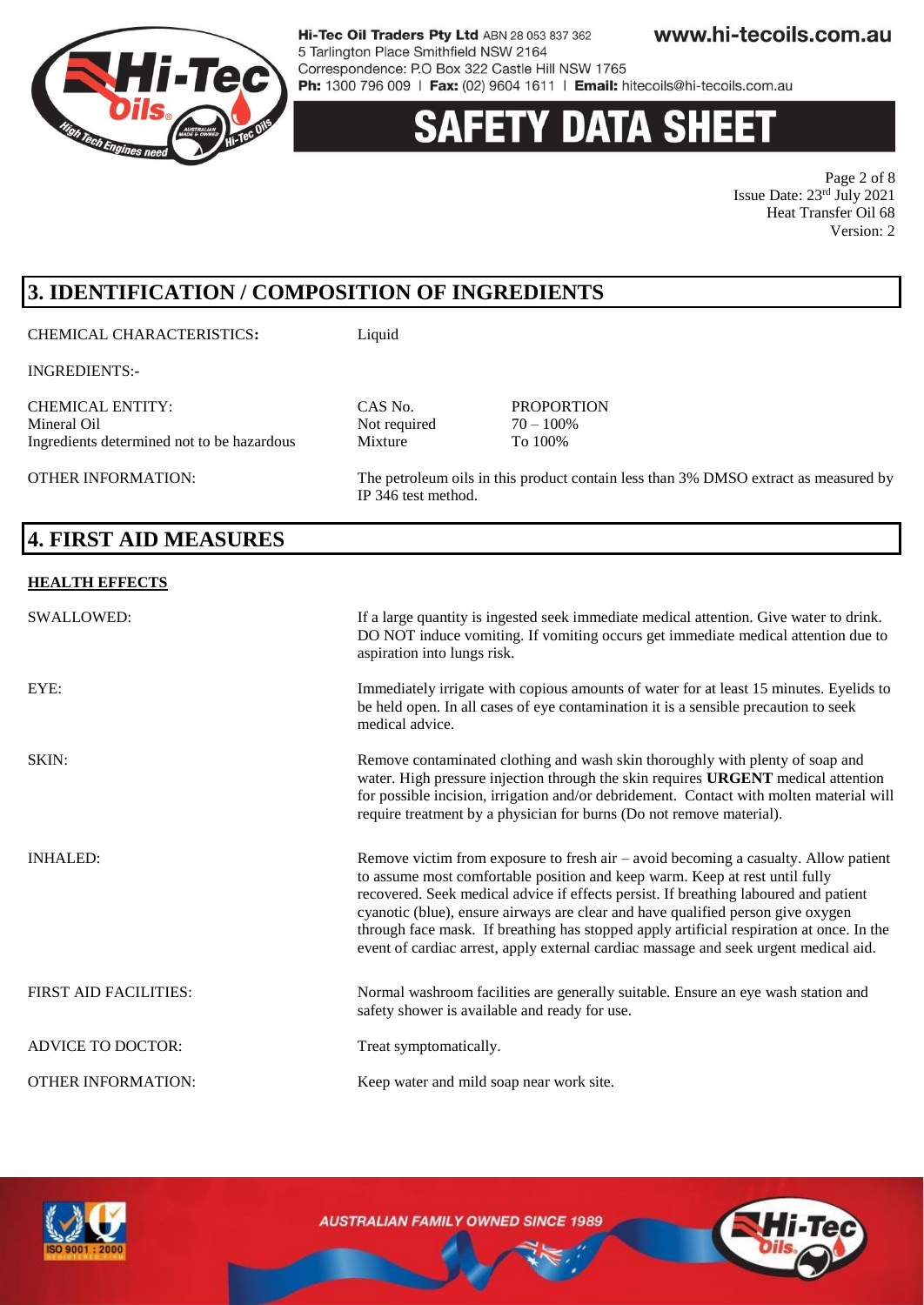

# 'Y DATA SHEE

Page 3 of 8 Issue Date: 23rd July 2021 Heat Transfer Oil 68 Version: 2

### **5. FIRE FIGHTING MEASURES**

#### **FIRE/EXPLOSION HAZARD**

| <b>HAZARDS OF USE/STORAGE:</b>           | Product is a C2 combustible liquid according to AS 1940. This product is combustible<br>if preheated.                                                                                                         |
|------------------------------------------|---------------------------------------------------------------------------------------------------------------------------------------------------------------------------------------------------------------|
| <b>HAZARDS FROM COMBUSTION PRODUCTS:</b> | Combustion products may include: oxides of carbon, nitrogen and sulphur, a complex<br>mixture of airborne unidentified organic and inorganic solid and liquid particulates.                                   |
| FIRE-FIGHTING RECOMMENDATIONS:           | If safe to do so, remove containers from path of fire. Keep storage tanks, pipelines,<br>containers, fire exposed surfaces, etc. cool with water spray. Avoid spreading liquid<br>and fire by water flooding. |
| PRECAUTION:                              | Do not use water jet. Water may cause splattering.                                                                                                                                                            |
| <b>SUITABLE EXTINGUISHING MEDIA:</b>     | Use foam, sand, carbon dioxide or dry chemical.                                                                                                                                                               |
| <b>PROTECTIVE MEASURES:</b>              | Fire fighters should wear self-contained breathing apparatus if risk of exposure to<br>products of combustion.                                                                                                |
| <b>REACTIVITY:</b>                       | May react with strong oxidising agents.                                                                                                                                                                       |

### **6. ACCIDENTAL RELEASE MEASURES**

SPILLS & DISPOSAL: Slippery when spilt. Avoid accidents, clean up immediately.

CLEAN-UP PROCEDURE - SMALL SPILLS (20L or less): Absorb or contain liquid with sand, earth or spill control material. Shovel up using non-sparking tools and place in a sound labelled sealable container for subsequent safe disposal. Place leaking containers in a sound labelled drum. Scrub contaminated surfaces with detergent solution. Retain washings as contaminated waste.

CLEAN-UP PROCEDURES - LARGE SPILLS (Greater than 20L): Transfer to a sound labelled, sealable container for product recovery or safe disposal. Treat residues as for small spills.

PERSONAL PRECAUTIONS: Extinguish naked flames. Remove ignition sources. No smoking. Avoid sparks. Take precautionary measures against static discharges. Avoid contact with skin, eyes and clothing. Evacuate the area of non-essential personnel. Shut off leaks, if possible without personal risk. Do not breathe vapours. Ventilate contaminated area thoroughly. Dispose of according to local regulations.



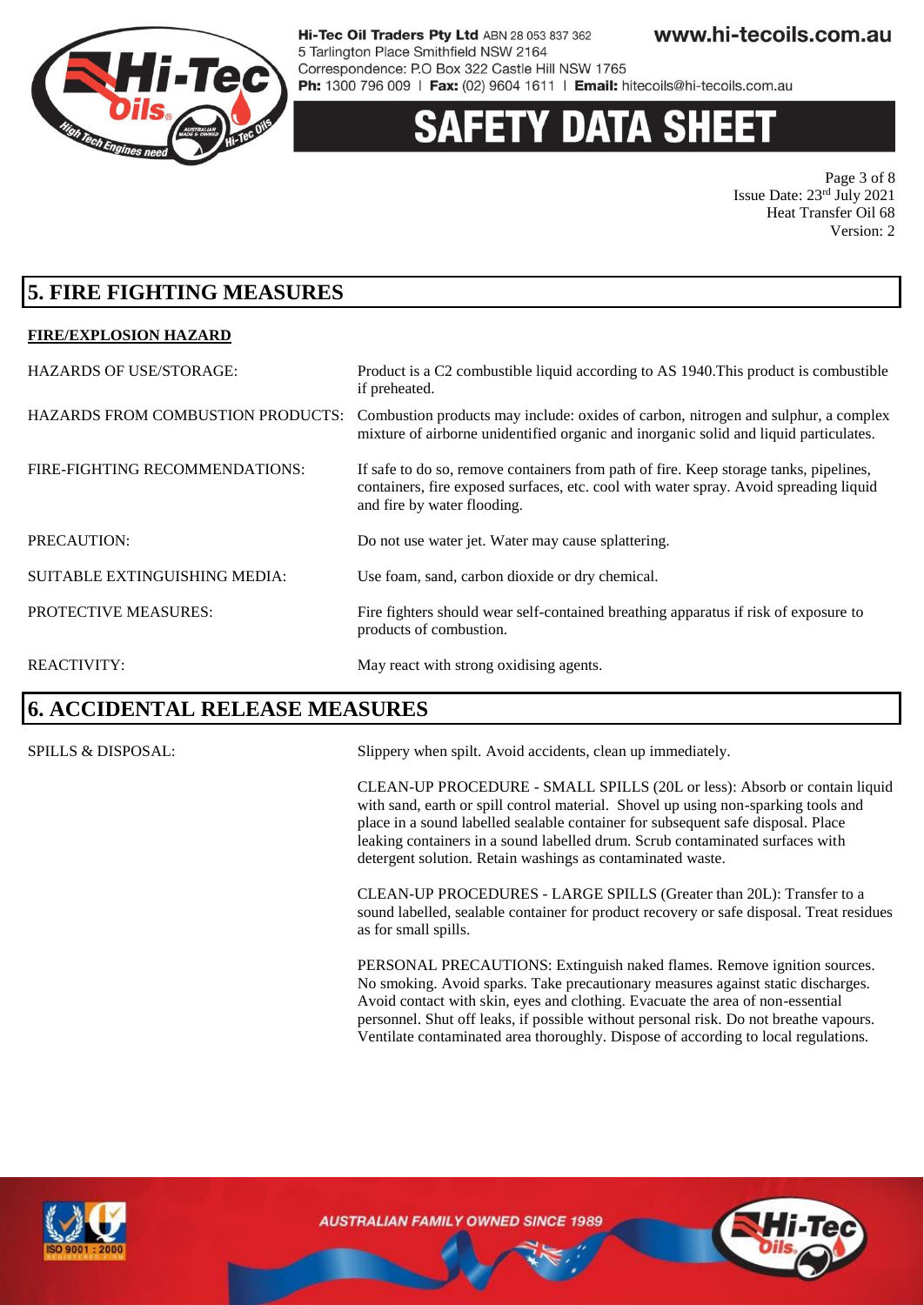

# 'Y DATA SHEE

Page 4 of 8 Issue Date: 23rd July 2021 Heat Transfer Oil 68 Version: 2

### **6. ACCIDENTAL RELEASE MEASURES (CONT)**

OTHER INFORMATION: PROCEDURES IN CASES OF LEAKAGE OR BREAKAGE: Stop the source of the leak or release and contain spill if possible. Ventilate area. Use respirator and protective clothing outlined in this MSDS. Cover spill with inert absorbent earth. Use a stiff brush to mix thoroughly. Sweep up and place in a sound labelled disposable container. Scrub contaminated area with detergent and water using a stiff brush. Pick up liquid with additional absorbent material and place in a sound labelled disposable container. Prevent contamination of groundwater or surface water.

should be provided to maintain airborne concentration levels below the exposure

standard or the Manufacturer's recommended exposure standard.

### **7. HANDLING AND STORAGE**

| PRECAUTIONS FOR SAFE HANDLING:  | When handling product in drums, safety footwear should be worn and proper handling<br>equipment should be used. Prevent spillages. Ensure the appropriate personal<br>protective equipment is used when handling this product. Ensure high level of<br>personal hygiene is maintained when using this product. That is; always wash hands<br>before eating, drinking smoking or using the toilet. |
|---------------------------------|---------------------------------------------------------------------------------------------------------------------------------------------------------------------------------------------------------------------------------------------------------------------------------------------------------------------------------------------------------------------------------------------------|
| <b>SAFE STORAGE CONDITIONS:</b> | Keep containers closed at all times. Store in a cool place out of direct sunlight. Store<br>away from oxidising agents. Check containers regularly for leaks.                                                                                                                                                                                                                                     |
| <b>CORROSIVENESS:</b>           | Not corrosive.                                                                                                                                                                                                                                                                                                                                                                                    |
| <b>STORAGE REGULATIONS:</b>     | Store in a well ventilated place away from ignition sources, oxidising agents,<br>foodstuffs and clothing.<br>Keep containers closed when not in use.<br>Refer to AS 1940 – The Storage and Handling of Flammable Liquids, and NOHSC:<br>1015 – National Standard for Storage and Handling of Workplace Dangerous Goods<br>for further information.                                               |

### **8. EXPOSURE CONTROLS / PERSONAL PROTECTION**

NATIONAL EXPOSURE STANDARDS: No exposure standard has been established for this product. NOHSC Exposure Standard: Oil mists – time weighted average (TWA)  $5 \text{ mg/m}^3$  is recommended. OTHER EXPOSURE INFORMATION: Exposure Standard means the average concentration of a particular substance in the worker's breathing zone, exposure to which, according to current knowledge, should not cause adverse health effects nor cause undue discomfort to nearly all workers. It can be of three forms; time-weighted average (TWA), peak limitation, or short term exposure limit (STEL). ENGINEERING CONTROLS: Maintain concentration below recommended exposure limit. Special ventilation is not normally required. However, in the operation of certain equipment or at elevated temperatures mists or vapour may be generated and localised exhaust ventilation

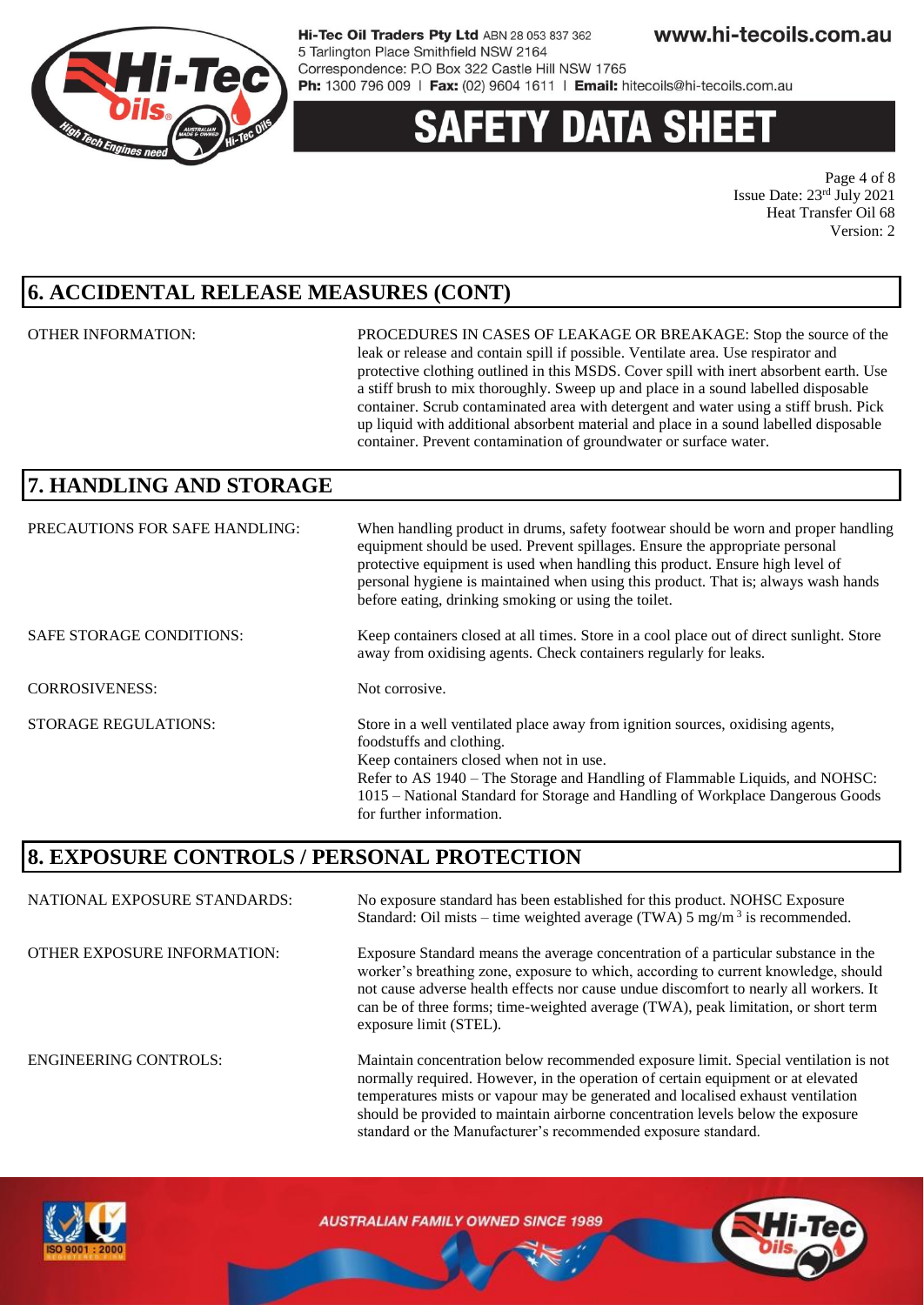

# y data sheet

Page 5 of 8 Issue Date: 23rd July 2021 Heat Transfer Oil 68 Version: 2

### **8. EXPOSURE CONTROLS / PERSONAL PROTECTION (CONT)**

| <b>RESPIRATORY PROTECTION:</b> | A respirator is not normally required. Airborne concentrations should be kept at<br>lowest level possible. If vapours, mists or dusts are generated and the recommended<br>exposure limit for the product is exceeded, use appropriate AS/NZS 1715/1716<br>approved half -face filter respirator suitable for organic vapours or air supplied<br>respirator are worn. Air supplied respirators should always be worn when the airborne<br>concentration of the contaminant or the oxygen content of the air is unknown |
|--------------------------------|------------------------------------------------------------------------------------------------------------------------------------------------------------------------------------------------------------------------------------------------------------------------------------------------------------------------------------------------------------------------------------------------------------------------------------------------------------------------------------------------------------------------|
| <b>EYE PROTECTION:</b>         | Safety glasses, goggles or face shield as appropriate.                                                                                                                                                                                                                                                                                                                                                                                                                                                                 |
| <b>HAND PROTECTION:</b>        | Wear gloves of impervious material such as PVC, neoprene or nitrile gloves.                                                                                                                                                                                                                                                                                                                                                                                                                                            |
| <b>FOOTWEAR:</b>               | Enclosed footwear.                                                                                                                                                                                                                                                                                                                                                                                                                                                                                                     |
| <b>BODY PROTECTION:</b>        | Overalls or similar protective apparel.                                                                                                                                                                                                                                                                                                                                                                                                                                                                                |
| <b>HYGIENE MEASURES:</b>       | Always wash hands before eating, drinking, smoking or using the toilet. If<br>contamination occurs, change clothing. Launder contaminated clothing before reuse.<br>Discard internally contaminated gloves.                                                                                                                                                                                                                                                                                                            |
| SPECIAL PROTECTIVE MEASURES:   | The product will not burn unless preheated. Isolate from sources of heat, naked flames<br>or sparks.                                                                                                                                                                                                                                                                                                                                                                                                                   |

### **9. PHYSICAL AND CHEMICAL PROPERTIES**

| FORM:                               | Liquid                                      |
|-------------------------------------|---------------------------------------------|
| APPEARANCE:                         | Clear and bright liquid.                    |
| COLOUR:                             | Clear amber/brown                           |
| ODOUR:                              | Mild                                        |
| <b>MELTING POINT:</b>               | Less than $0^{\circ}$ C                     |
| <b>BOILING POINT:</b>               | Greater than $300^{\circ}$ C                |
| DENSITY @ $15^{\circ}C$ (kg/L):     | 0.873 typical                               |
| FLASHPOINT (ASTM D-93), Closed Cup: | $>150^{\circ}$ C                            |
| FLAMMABILITY LIMITS -LOWER:         | Approximately 1.5%                          |
| FLAMMABILITY LIMITS - UPPER:        | Approximately 6.0%                          |
| FLAMMABILITY:                       | Combustible Liquid C2 according to AS 1940. |



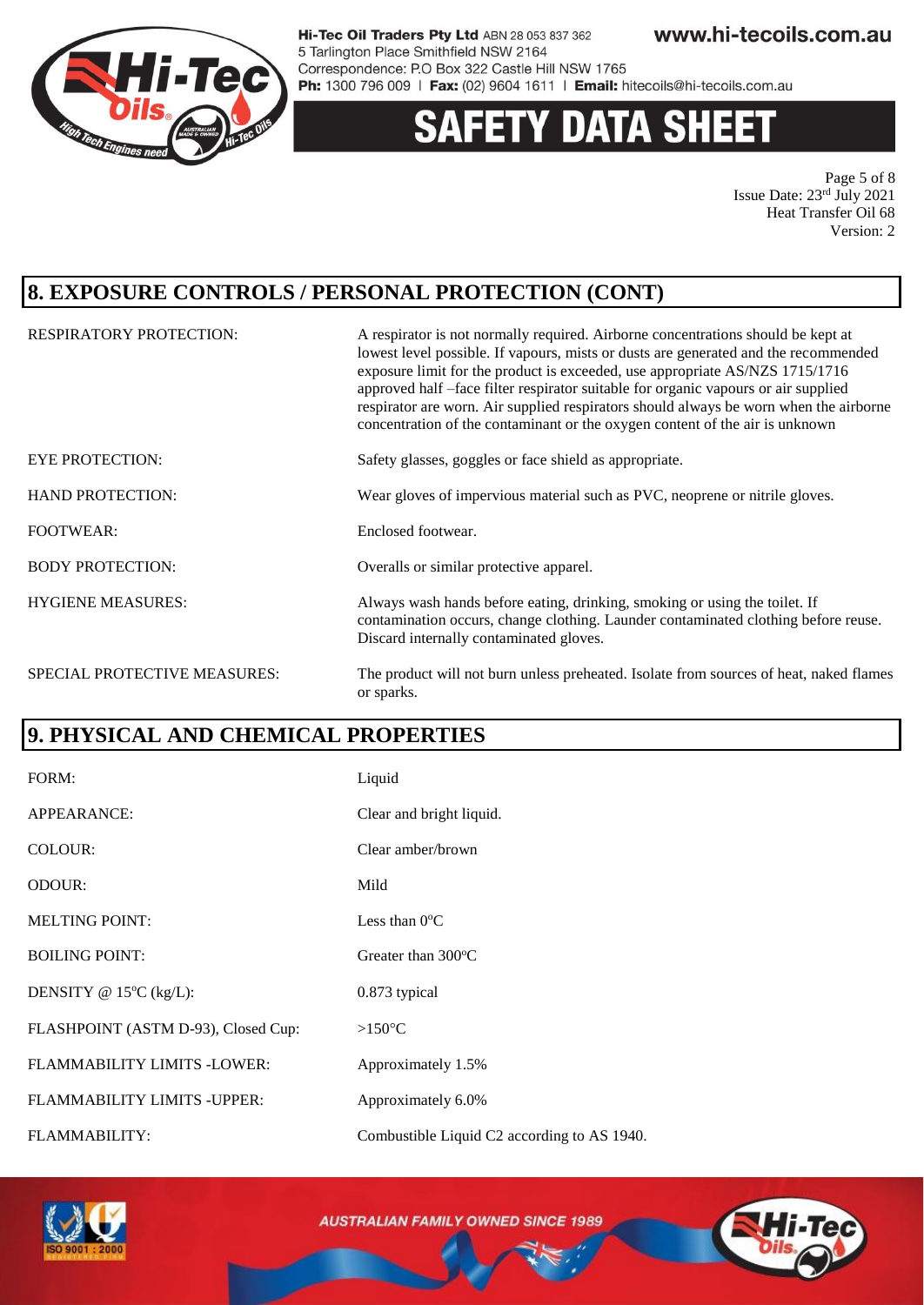

# **Y DATA SHEET**

Page 6 of 8 Issue Date: 23rd July 2021 Heat Transfer Oil 68 Version: 2

# **9. PHYSICAL AND CHEMICAL PROPERTIES (CONT)**

| <b>SOLUBILITY IN WATER:</b>                 | Not soluble.                                                               |
|---------------------------------------------|----------------------------------------------------------------------------|
| SOLUBILITY IN ORGANIC SOLVENTS:             | Soluble in petroleum solvents.                                             |
| <b>VAPOUR PRESSURE:</b>                     | Less than $0.1$ kPa                                                        |
| VAPOUR DENSITY $(Air = 1)$ :                | Greater than 2.0                                                           |
| VISCOSITY @ 40 $^0$ C (mm <sup>2</sup> /s): | Approximately 68                                                           |
| <b>EVAPORATION RATE:</b>                    | Less than 1 (n-butyl acetate $= 1$ )                                       |
| <b>AUTO-IGNITION TEMPERATURE:</b>           | Greater than 250°C                                                         |
| <b>EXPLOSION PROPERTIES:</b>                | Not considered an explosion risk under normal conditions of use.           |
| <b>OTHER INFORMATION:</b>                   | These physical data and other properties do not constitute a specification |

#### **10. STABILITY AND REACTIVITY**

| <b>CHEMICAL STABILITY:</b>  | Stable under normal conditions of use.                           |
|-----------------------------|------------------------------------------------------------------|
| CONDITIONS TO AVOID:        | Heat, direct sunlight, open flames or other sources of ignition. |
| INCOMPATIBLE MATERIALS:     | Strong oxidising agents.                                         |
| <b>HAZARDOUS REACTIONS:</b> | Will react with strong oxidising agents.                         |
| HAZARDOUS POLYMERISTION:    | Will not occur.                                                  |

### **11. TOXICOLOGICAL INFORMATION**

| <b>TOXICOLOGY INFORMATION:</b> | This product contains petroleum base oils, which may be refined by various processes<br>including severe solvent extraction, hydro cracking and hydro treating. These oils<br>have not been listed in the U.S. National Toxicology Program (NTP) Annual Report<br>nor have they been classified by the International Agency for Research on Cancer<br>(IARC) as carcinogenic or probably carcinogenic to humans. Oral LD50 ({UDO1}) : {<br>$UDO2$ } mg/kg. |
|--------------------------------|------------------------------------------------------------------------------------------------------------------------------------------------------------------------------------------------------------------------------------------------------------------------------------------------------------------------------------------------------------------------------------------------------------------------------------------------------------|
| <b>INHALATION:</b>             | Inhalation of mists or aerosols can produce respiratory irritation.                                                                                                                                                                                                                                                                                                                                                                                        |
| <b>INGESTION:</b>              | May cause mild irritation of the mouth, throat and stomach with nausea and mild<br>diarrhoea. Large amounts can cause vomiting which can lead to aspiration of vomited<br>material into the lungs.                                                                                                                                                                                                                                                         |

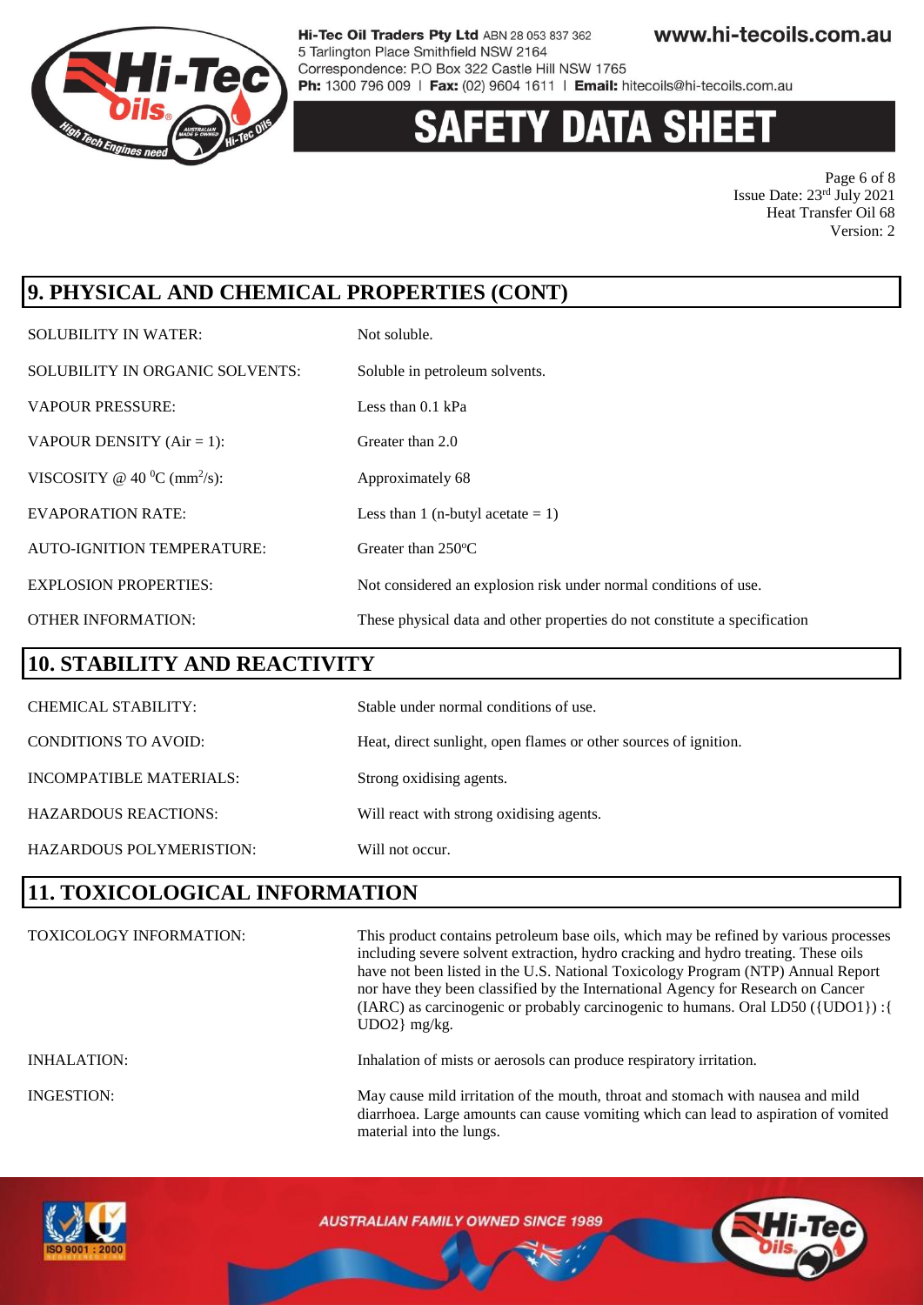

# 'Y DATA SH

Page 7 of 8 Issue Date: 23rd July 2021 Heat Transfer Oil 68 Version: 2

# **11. TOXICOLOGICAL INFORMATION (CONT)**

| SKIN:                   | Will have a de-fatting effect on the skin. Contact with skin may result in irritation.                                                                                                                                          |
|-------------------------|---------------------------------------------------------------------------------------------------------------------------------------------------------------------------------------------------------------------------------|
| EYE:                    | May cause watering of eyes.                                                                                                                                                                                                     |
| REPRODUCTIVE TOXICITY:  | This product contains small amounts of para-dodecylphenol. Rats when given high,<br>repeated daily doses by oral intubation experienced adverse reproductive effects. The<br>relevance of these effects to humans is uncertain. |
| <b>CHRONIC EFFECTS:</b> | Prolonged or repeated exposure may result in irritation, with the possibility of<br>dermatitis.                                                                                                                                 |
| MUTAGENICITY:           | Mutagenic effects not known.                                                                                                                                                                                                    |
| CARCINOGENICITY:        | Product is not a known carcinogen.                                                                                                                                                                                              |

#### **12. ECOLOGICAL INFORMATION**

ECOLOGICAL INFORMATION: Leaching and penetration through soils is generally regarded as resulting in long-term persistence. Fresh or used product may be harmful to aquatic life. Do not allow material to enter drains or watercourses. Major constituents are expected to be readily biodegradable.

### **13. DISPOSAL CONSIDERATIONS**

DISPOSAL CONSIDERATIONS: Dispose of according to federal, E.P.A. and state regulations.

Transport of Dangerous Goods by Road and Rail.

### **14. TRANSPORT INFORMATION**

ROAD & RAIL TRANSPORT: ADG REQUIREMENT Not classified as a Dangerous Good according to the Australian Code for the

MARITIME TRANSPORT:

IMO/IMDG REQUIREMENT Not classified as a Dangerous Good according to the criteria of the International

Maritime Dangerous Goods Code (IMDG Code) for transport by sea.

AIR TRANSPORT:

ICAO/IATA REQUIREMENT Not classified as a Dangerous Good according to the criteria of the International Maritime Air Transport Association (IATA) Dangerous Goods Regulations for transport by air.